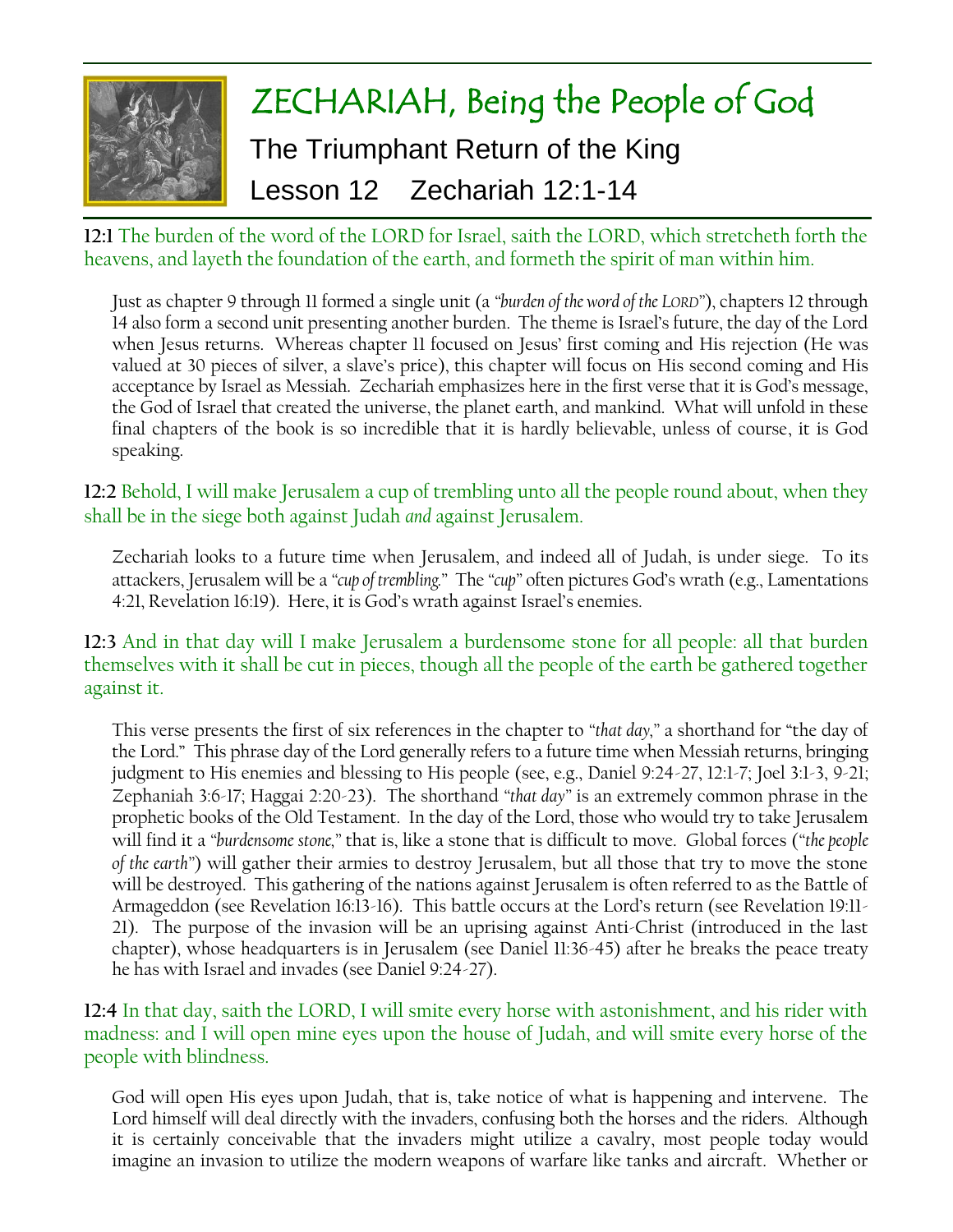not an actual cavalry will be used in the invasion, the point is that God will take them out. When Jesus first presented himself as king (the Triumphal Entry prophesied by Zechariah), He came in humility on a donkey. When He presents Himself as king the second time (indeed, "King of Kings"), he will be on a white horse of victory (Revelation 19:11 ff.) and Jesus will exercise severe judgment by His spoken word in power (*"out of his mouth goeth a sharp sword,"* Revelation 19:15). The last phrase, *"will smite every horse of the people with blindness,"* should not be understood as Jesus smiting the horses of the Jewish people, but of the Gentile invaders. This phrase is one of four synonymous phrases in the verse, namely that God will confuse the horses, confuse the riders, look upon Judea, and make the horses blind. This last phrase explains how God will confuse the horses.

**12:5** And the governors of Judah shall say in their heart, The inhabitants of Jerusalem *shall be* my strength in the LORD of hosts their God.

The Jewish leadership (*"the governors"*) will recognize in their hearts that they are protected by none other than God Himself.

**12:6** In that day will I make the governors of Judah like an hearth of fire among the wood, and like a torch of fire in a sheaf; and they shall devour all the people round about, on the right hand and on the left: and Jerusalem shall be inhabited again in her own place, *even* in Jerusalem.

The Jewish leaders will be empowered by God against their invaders. They will be like fire among dry wood or a fire among dry wheat as they devour their enemies. Jerusalem will be restored and made safe.

**12:7** The LORD also shall save the tents of Judah first, that the glory of the house of David and the glory of the inhabitants of Jerusalem do not magnify *themselves* against Judah.

God will begin by liberating the outlying areas of Judah (*"the tents of Judah first"*) and then liberate Jerusalem itself. God will liberate in this order so that those in Jerusalem and those of the house of David do not become prideful. It is critical that all Jewish people recognize that their deliverance is from God and not of their own strength. As an aside, probably no one today can be sure of lineage through David, but it appears that at this future time some people may have knowledge of their lineage from David. In any event, the house of David would refer to the rulers of Israel at this future time.

**12:8** In that day shall the LORD defend the inhabitants of Jerusalem; and he that is feeble among them at that day shall be as David; and the house of David *shall be* as God, as the angel of the LORD before them.

God will personally defend the inhabitants of Jerusalem (more details will follow in chapter 14). God will also empower the Jewish soldiers so that the weakest among them will be as King David, the slayer of Goliath. The house of David (and therefore Jerusalem itself) will be *"as God"* in the sense of its strength. The invaders will fight with God himself.

**12:9** And it shall come to pass in that day, *that* I will seek to destroy all the nations that come against Jerusalem.

All of the Gentile nations that attack Jerusalem will be destroyed by Messiah at the Battle of Armageddon.

**12:10** And I will pour upon the house of David, and upon the inhabitants of Jerusalem, the spirit of grace and of supplications: and they shall look upon me whom they have pierced, and they